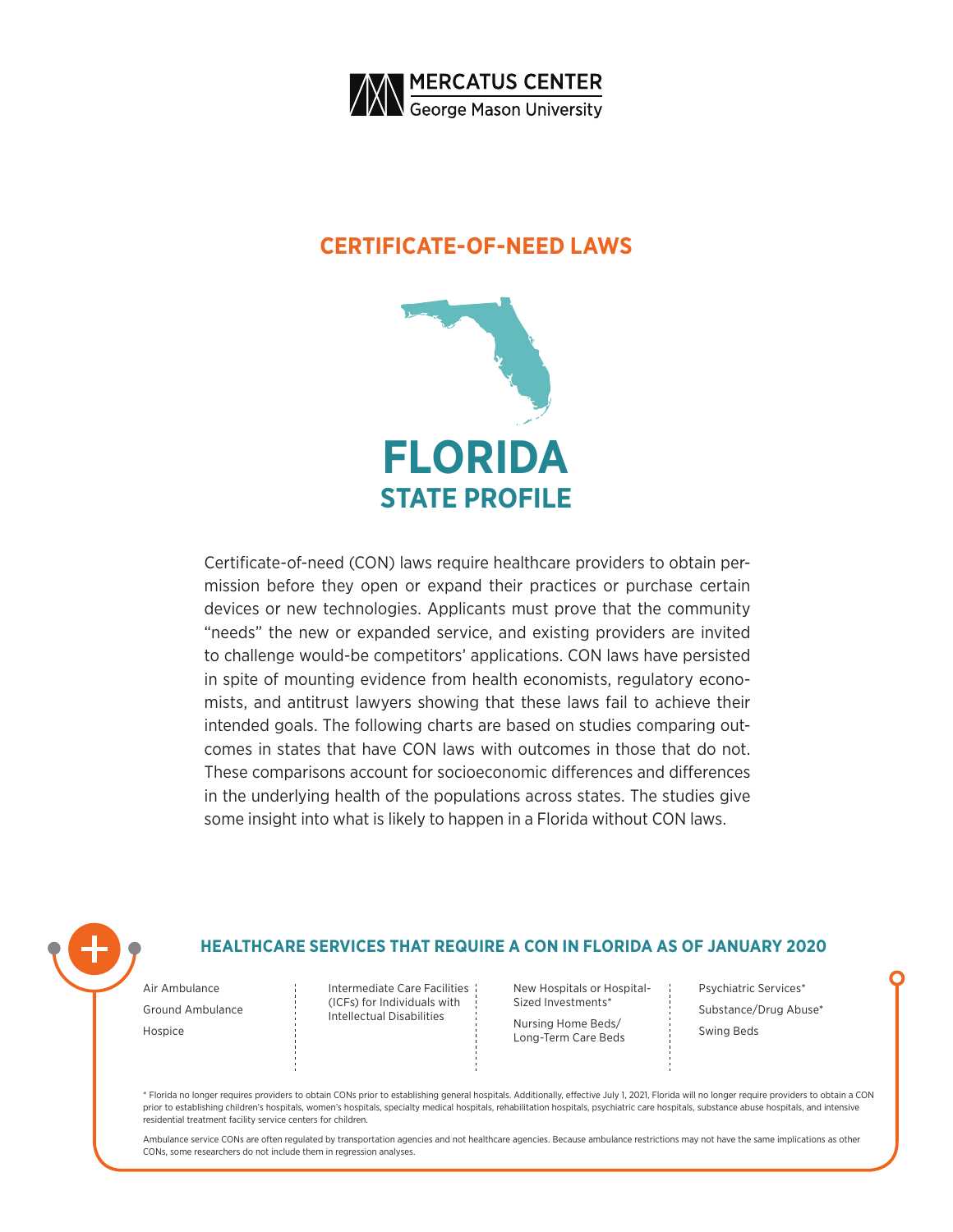# **SPENDING**

Research finds that CON laws are associated with higher healthcare spending per capita and higher physician spending per capita.

### Estimated changes in annual per capita healthcare spending patterns in Florida without CON



# **ACCESS**

Comparing rural areas in CON states with rural areas in non-CON states, research finds that the presence of a CON program is associated with fewer rural hospitals. A subset of CON states specifically regulate the entry of ambulatory surgical centers (ASCs), which provide healthcare services and compete with traditional hospitals. These states have fewer rural ASCs.

Research also finds that states with CON programs have fewer hospitals in general (in rural and nonrural areas alike), and states with ASC-specific CON regulations have fewer ASCs in general.

#### Estimated changes in access to healthcare facilities in Florida without CON



Sources: James Bailey, "Can Health Spending Be Reined In through Supply Constraints? An Evaluation of Certificate-of-Need Laws" (Mercatus Working Paper, Mercatus Center at George Mason University, Arlington, VA, 2016); Thomas Stratmann and Christopher Koopman, "Entry Regulation and Rural Health Care: Certificate-of-Need Laws, Ambulatory Surgical Centers, and Community Hospitals" (Mercatus Working Paper, Mercatus Center at George Mason University, Arlington, VA, 2016).